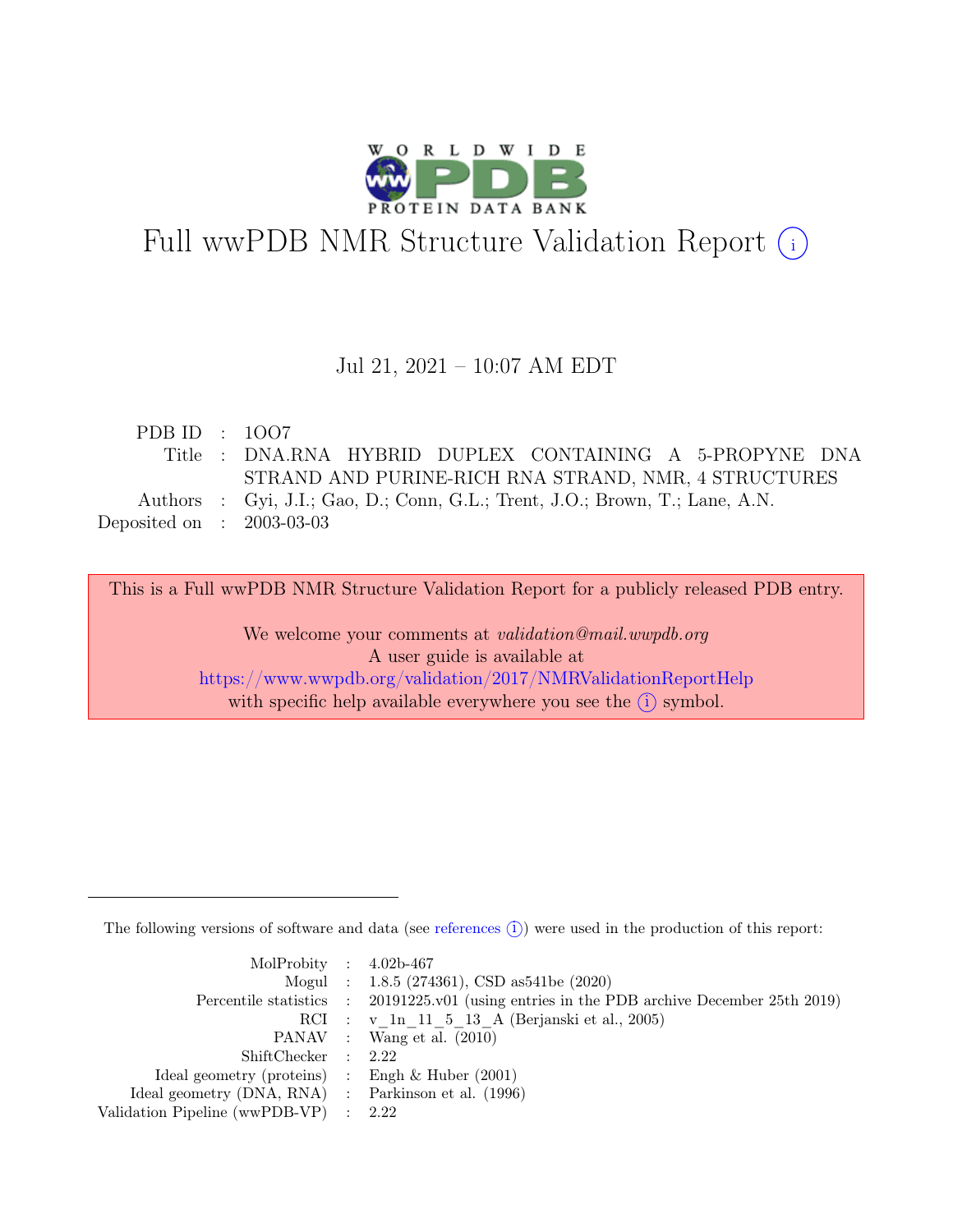## 1 Overall quality at a glance  $(i)$

The following experimental techniques were used to determine the structure: SOLUTION NMR

The overall completeness of chemical shifts assignment was not calculated.

Percentile scores (ranging between 0-100) for global validation metrics of the entry are shown in the following graphic. The table shows the number of entries on which the scores are based.



RNA backbone | 4643 | 676

The table below summarises the geometric issues observed across the polymeric chains and their fit to the experimental data. The red, orange, yellow and green segments indicate the fraction of residues that contain outliers for  $>=$  3, 2, 1 and 0 types of geometric quality criteria. A cyan segment indicates the fraction of residues that are not part of the well-defined cores, and a grey segment represents the fraction of residues that are not modelled. The numeric value for each fraction is indicated below the corresponding segment, with a dot representing fractions  $\epsilon = 5\%$ 

| Chain $ $ | $\vert$ Length $\vert$ | Quality of chain |     |  |
|-----------|------------------------|------------------|-----|--|
|           |                        | 100%             |     |  |
|           |                        | 90%              | 10% |  |

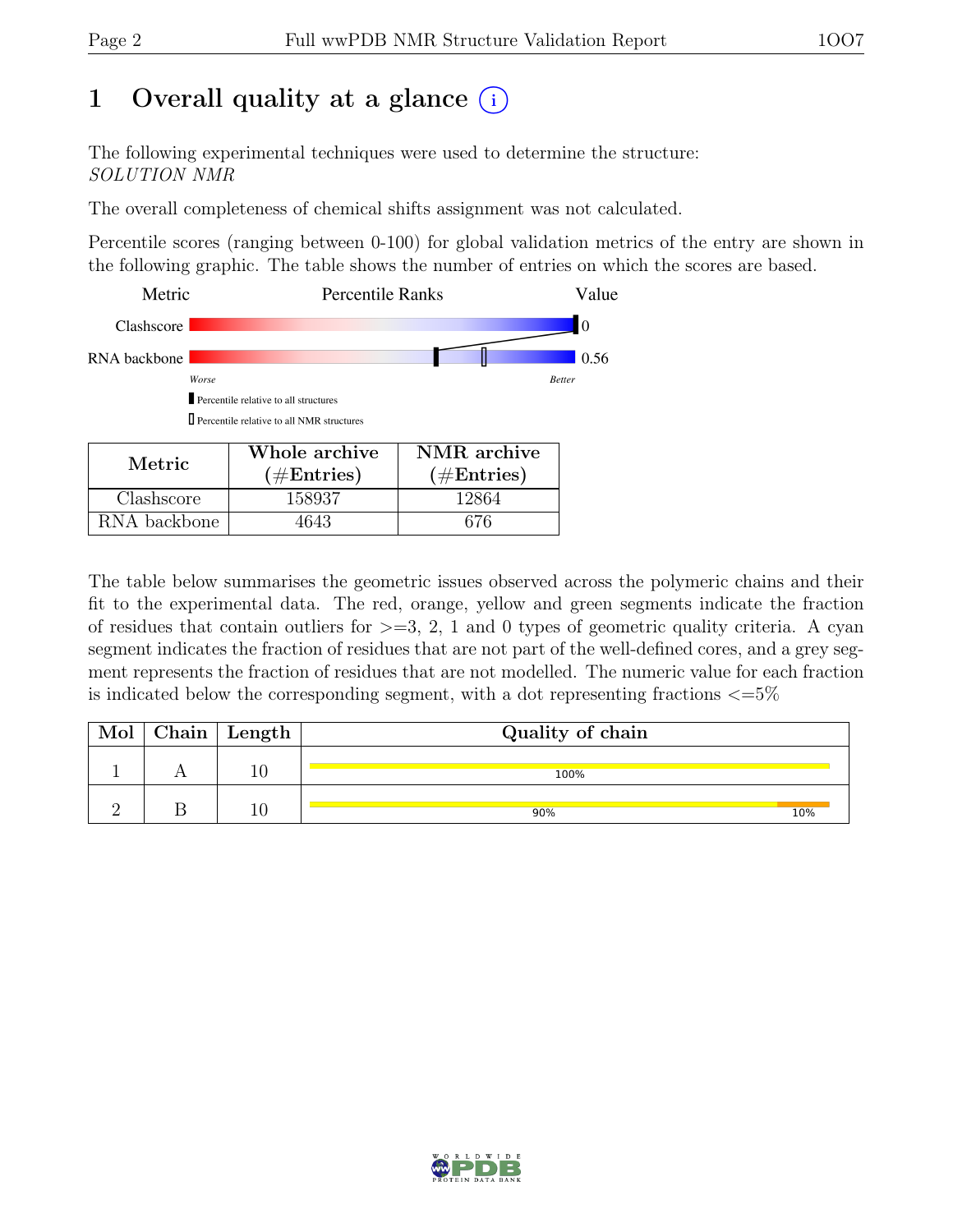## 2 Ensemble composition and analysis  $(i)$

This entry contains 4 models. This entry does not contain polypeptide chains, therefore identification of well-defined residues and clustering analysis are not possible. All residues are included in the validation scores.

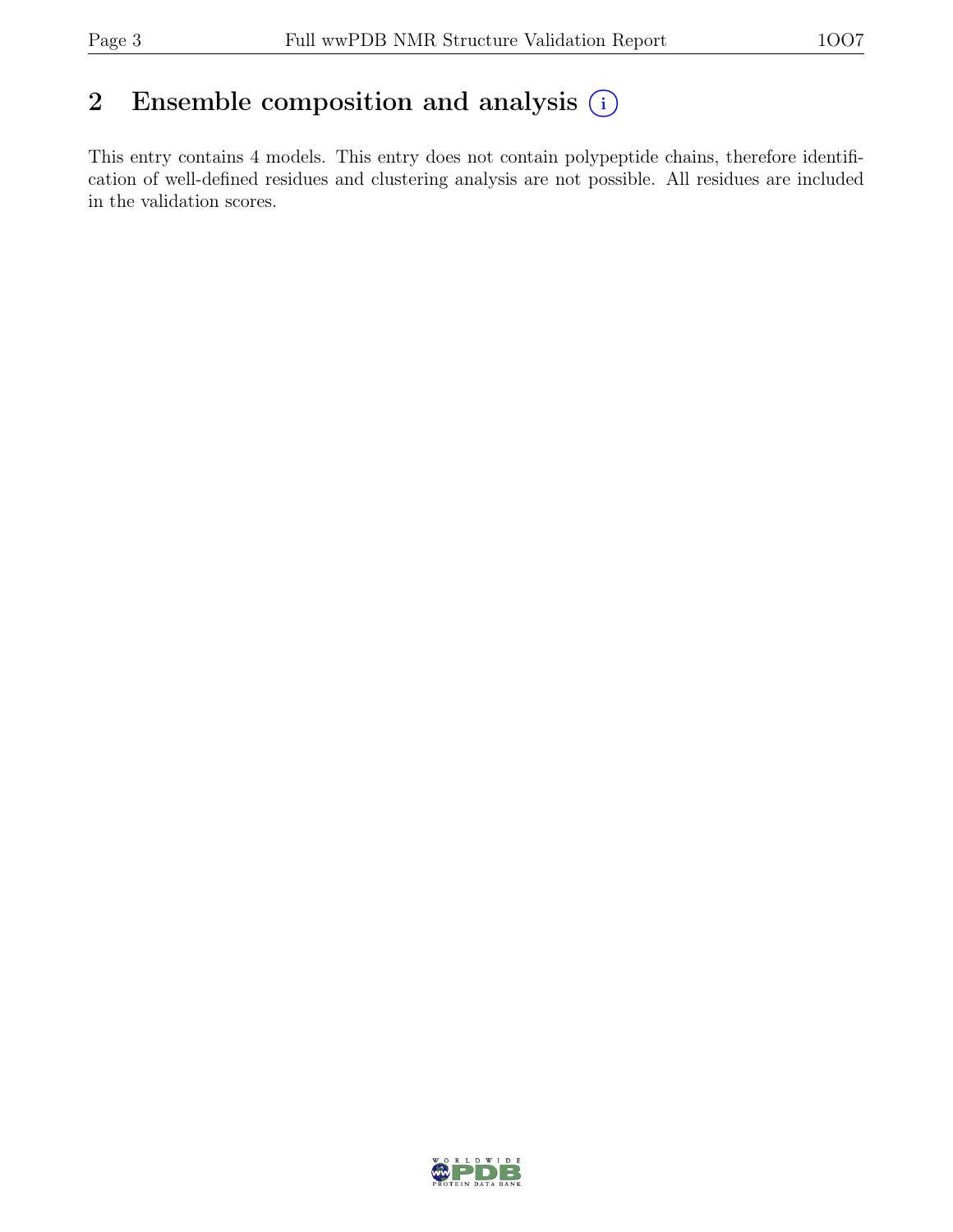## 3 Entry composition (i)

There are 2 unique types of molecules in this entry. The entry contains 668 atoms, of which 235 are hydrogens and 0 are deuteriums.

• Molecule 1 is a RNA chain called  $5\text{-R}$ (\*GP\*AP\*AP\*GP\*AP\*GP\*AP\*AP\*GP\*C)-3'.

| Mol | Chain Residues | $\rm{Atoms}$ |    |     |     | Trace |  |
|-----|----------------|--------------|----|-----|-----|-------|--|
|     |                | Total        |    | H.  | N   |       |  |
|     | 10             | 331          | 99 | 112 | 48. |       |  |

• Molecule 2 is a DNA chain called 5'-D(\*GP\*(5PC)P\*(PDU)P\*(PDU)P\*(5PC)P\*(PDU)P\*( 5PC)P\*(PDU)P\*(PDU)P\*C)-3'.

| Mol | Chain   Residues | Atoms        |                   |            |  |     | race |  |
|-----|------------------|--------------|-------------------|------------|--|-----|------|--|
|     |                  | <b>Total</b> | $\sim$ (1) $\sim$ | H          |  |     |      |  |
|     |                  | 337          |                   | 115 123 27 |  | -63 |      |  |

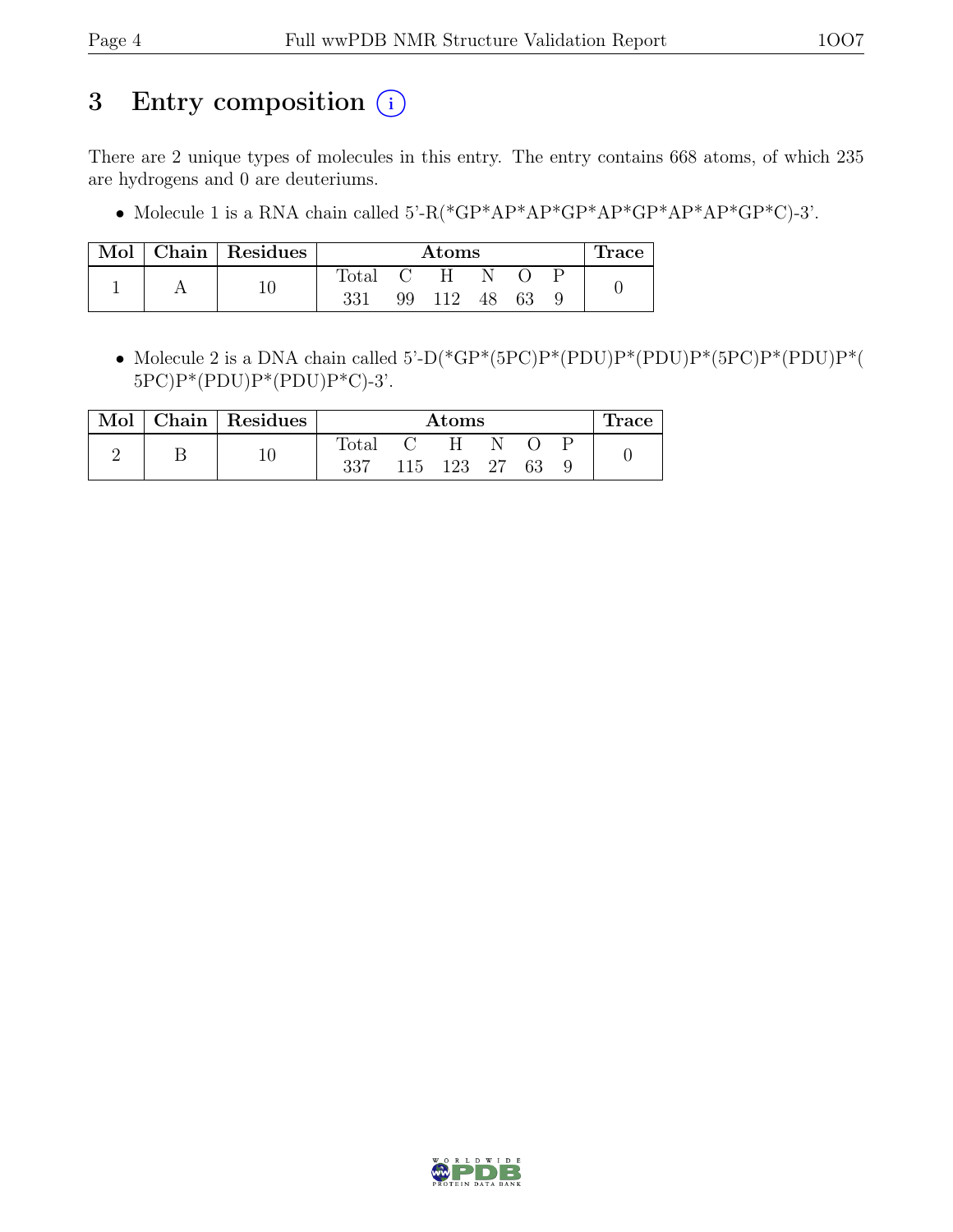## 4 Residue-property plots (i)

### <span id="page-4-0"></span>4.1 Average score per residue in the NMR ensemble

These plots are provided for all protein, RNA, DNA and oligosaccharide chains in the entry. The first graphic is the same as shown in the summary in section 1 of this report. The second graphic shows the sequence where residues are colour-coded according to the number of geometric quality criteria for which they contain at least one outlier: green  $= 0$ , yellow  $= 1$ , orange  $= 2$  and red  $=$ 3 or more. Stretches of 2 or more consecutive residues without any outliers are shown as green connectors. Residues which are classified as ill-defined in the NMR ensemble, are shown in cyan with an underline colour-coded according to the previous scheme. Residues which were present in the experimental sample, but not modelled in the final structure are shown in grey.

• Molecule 1: 5'-R(\*GP\*AP\*AP\*GP\*AP\*GP\*AP\*AP\*GP\*C)-3'

| Chain A:                                                                                                                                                                                                                                                                                                  | 100%                                                                          |     |
|-----------------------------------------------------------------------------------------------------------------------------------------------------------------------------------------------------------------------------------------------------------------------------------------------------------|-------------------------------------------------------------------------------|-----|
| <b>1234567891</b><br>$\vec{c}$ at $\vec{c}$ at $\vec{c}$ at $\vec{c}$ $\vec{c}$ $\vec{c}$                                                                                                                                                                                                                 |                                                                               |     |
| $P^*C$ )-3'                                                                                                                                                                                                                                                                                               | • Molecule 2: 5'-D(*GP*(5PC)P*(PDU)P*(PDU)P*(5PC)P*(PDU)P*(5PC)P*(PDU)P*(PDU) |     |
| Chain B:                                                                                                                                                                                                                                                                                                  | 90%                                                                           | 10% |
| $rac{1}{3}$ $rac{1}{3}$ $rac{1}{3}$ $rac{1}{3}$ $rac{1}{3}$ $rac{1}{3}$ $rac{1}{3}$ $rac{1}{3}$ $rac{1}{3}$ $rac{1}{3}$ $rac{1}{3}$ $rac{1}{3}$ $rac{1}{3}$ $rac{1}{3}$ $rac{1}{3}$ $rac{1}{3}$ $rac{1}{3}$ $rac{1}{3}$ $rac{1}{3}$ $rac{1}{3}$ $rac{1}{3}$ $rac{1}{3}$ $rac{1}{3}$ $rac{1}{3}$ $rac{1}{$ |                                                                               |     |

### 4.2 Scores per residue for each member of the ensemble

Colouring as in section [4.1](#page-4-0) above.

#### 4.2.1 Score per residue for model 1

• Molecule 1: 5'-R(\*GP\*AP\*AP\*GP\*AP\*GP\*AP\*AP\*GP\*C)-3'

| Chain A:            | 90%                                                             | 10% |
|---------------------|-----------------------------------------------------------------|-----|
| <b>G 2235984985</b> |                                                                 |     |
|                     | • Molecule 2: 5'-D(*GP*(5PC)P*(PDU)P*(PDU)P*(5PC)P*(PDU)P*(5PC) |     |

 $P^*(PDU)P^*(PDU)$ P\*C)-3'

Chain B:

100%

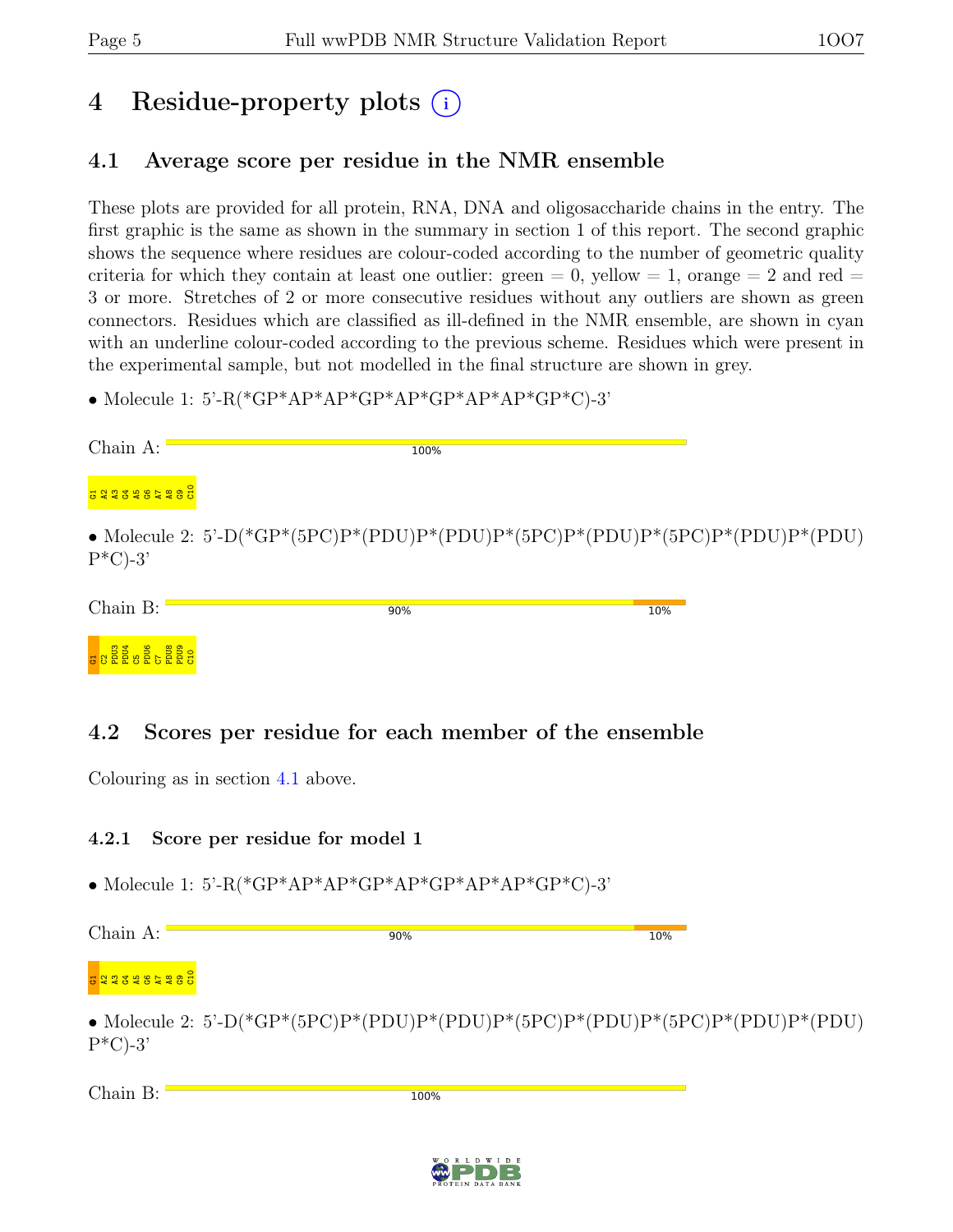## G<br>G2PDU6 PDU6 C5PDU6<br>G2PDU6 C5PD

#### 4.2.2 Score per residue for model 2

• Molecule 1: 5'-R(\*GP\*AP\*AP\*GP\*AP\*GP\*AP\*AP\*GP\*C)-3'

Chain A: 100%

g 22 3 3 3 3 3 4 5 6 7 8 9 9 9 9

• Molecule 2: 5'-D(\*GP\*(5PC)P\*(PDU)P\*(PDU)P\*(5PC)P\*(PDU)P\*(5PC)P\*(PDU)P\*(PDU)  $P^*C$ -3'

| Chain B:                                                                                 | 90% | 10% |
|------------------------------------------------------------------------------------------|-----|-----|
| . ទី ទី<br>$\frac{8}{2}$<br>. ទីទី<br>-분 쁑<br>՟՟՟<br>$\overline{a}$ $\overline{b}$<br>ဗပ |     |     |

#### 4.2.3 Score per residue for model 3

• Molecule 1: 5'-R(\*GP\*AP\*AP\*GP\*AP\*GP\*AP\*AP\*GP\*C)-3'

| Chain A:                   | 100%                                                                          |  |
|----------------------------|-------------------------------------------------------------------------------|--|
| <b>景 앑 앑 콩 딽 ణ 됴 엹 앍 큥</b> |                                                                               |  |
| $P^*C$ -3'                 | • Molecule 2: 5'-D(*GP*(5PC)P*(PDU)P*(PDU)P*(5PC)P*(PDU)P*(5PC)P*(PDU)P*(PDU) |  |

Chain B: 100% g 8<br>PDU3 PDU6 C<br>C3PDU6 C

#### 4.2.4 Score per residue for model 4

 $\frac{1}{2}$ 

• Molecule 1: 5'-R(\*GP\*AP\*AP\*GP\*AP\*GP\*AP\*AP\*GP\*C)-3'

Chain A: 100%  $\frac{\tt o}{\tt o}$ B Q Q S 일 은 영 Q 

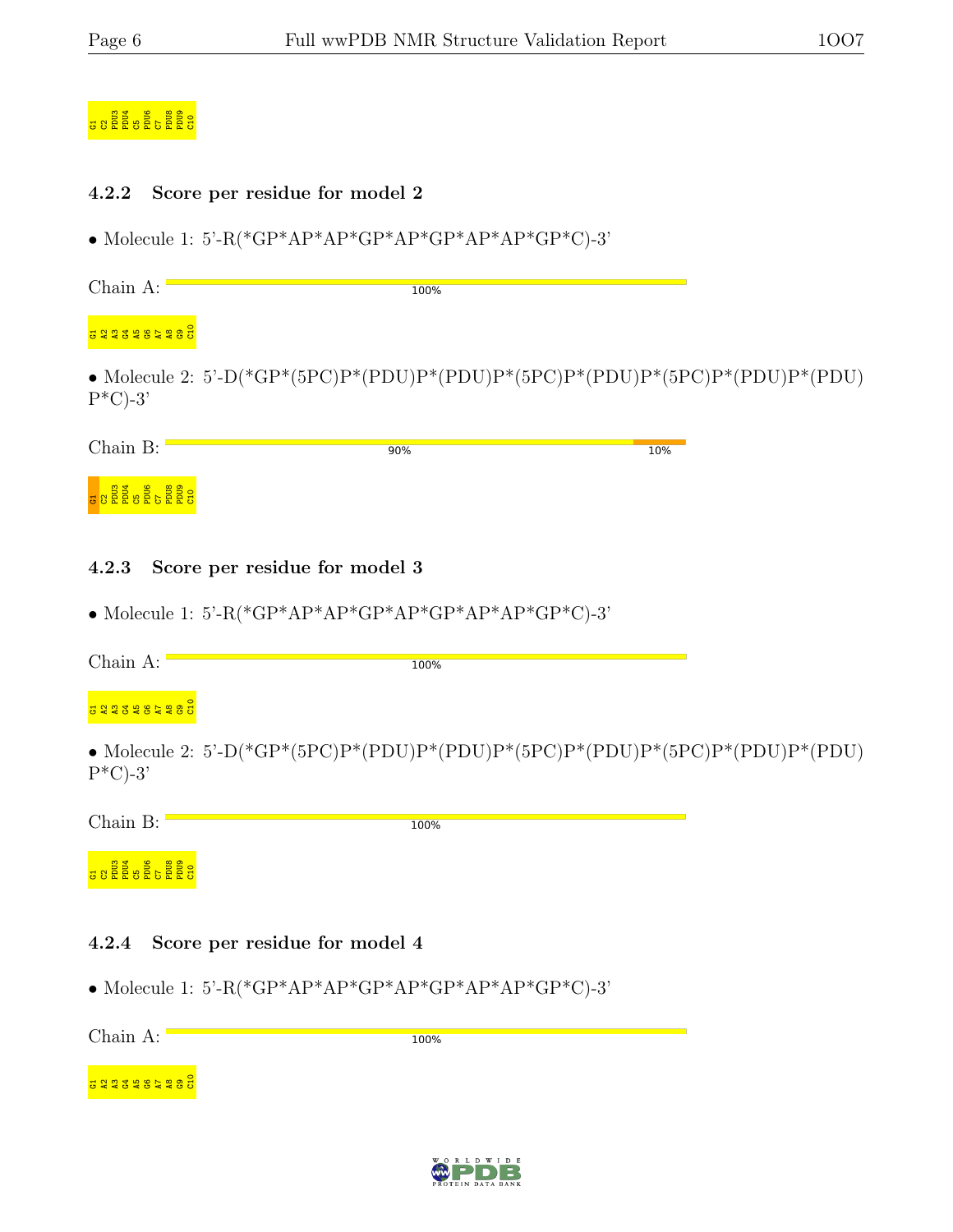$\bullet$  Molecule 2: 5'-D(\*GP\*(5PC)P\*(PDU)P\*(PDU)P\*(5PC)P\*(PDU)P\*(PDU)P\*(PDU)  $P^*C$ -3'

Chain B:  $\Box$ 90% 10%



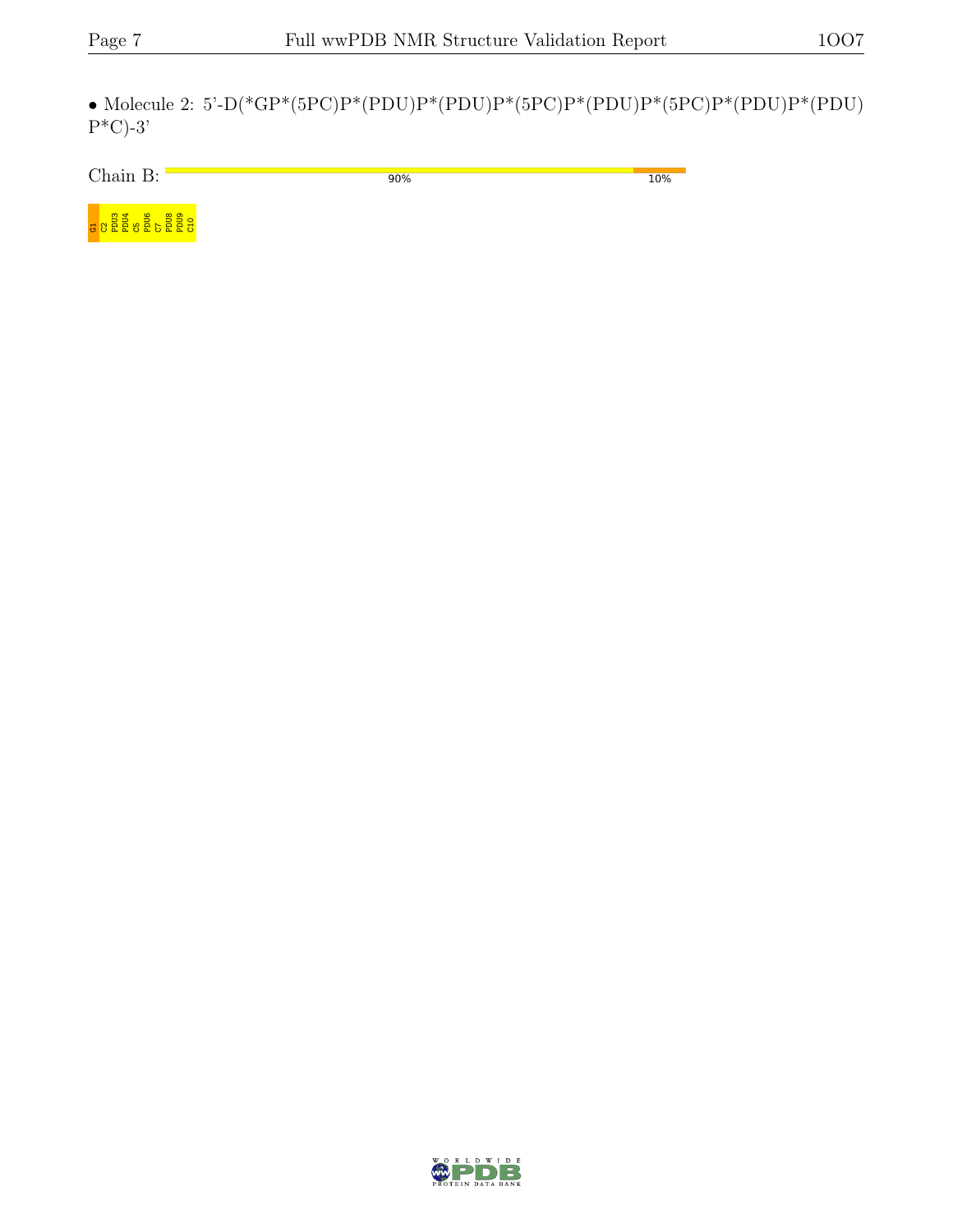## 5 Refinement protocol and experimental data overview  $(i)$

The models were refined using the following method: MULTIPLE STARTING CONFORMA-TIONS.

Of the 4 calculated structures, 4 were deposited, based on the following criterion: all calculated structures submitted.

The following table shows the software used for structure solution, optimisation and refinement.

| Software name   Classification   Version |            |  |
|------------------------------------------|------------|--|
| Amber                                    | refinement |  |

No chemical shift data was provided.

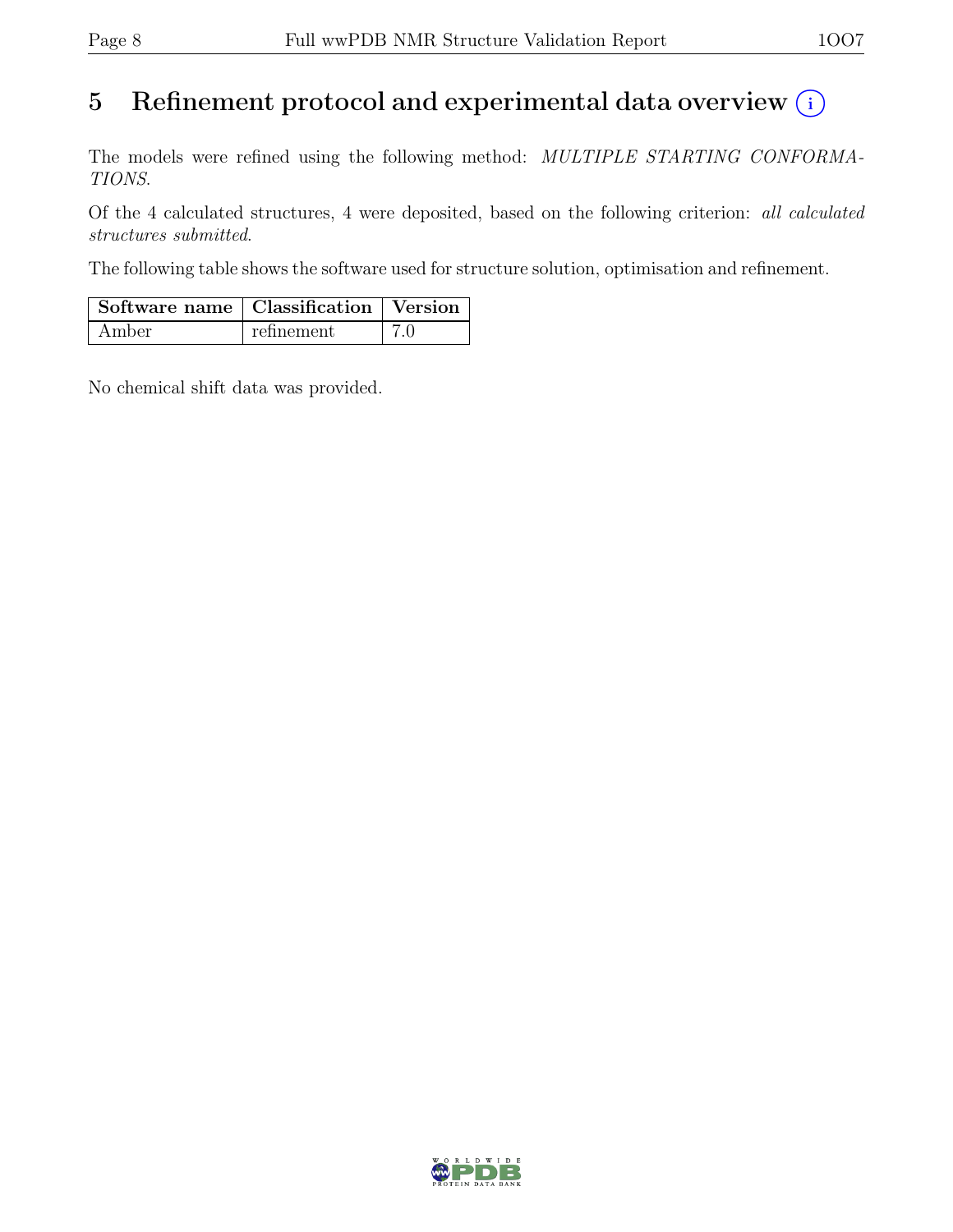# 6 Model quality  $(i)$

## 6.1 Standard geometry  $(i)$

Bond lengths and bond angles in the following residue types are not validated in this section: 5PC, PDU

The Z score for a bond length (or angle) is the number of standard deviations the observed value is removed from the expected value. A bond length (or angle) with  $|Z| > 5$  is considered an outlier worth inspection. RMSZ is the (average) root-mean-square of all Z scores of the bond lengths (or angles).

| Mol<br>${\bf Chain}$<br><b>RMSZ</b> |     |                 | Bond lengths                      | Bond angles     |                             |  |
|-------------------------------------|-----|-----------------|-----------------------------------|-----------------|-----------------------------|--|
|                                     |     |                 | #Z>5                              | <b>RMSZ</b>     | #Z>5                        |  |
|                                     |     | $1.36 \pm 0.01$ | $0\pm0/247$ ( $0.0\pm0.0\%$ )     | $2.62 \pm 0.02$ | $32\pm1/385$ (8.2 ± 0.3%)   |  |
|                                     |     | $1.62 \pm 0.05$ | $(0.0 \pm 0.0\%)$<br>$0 \pm 0/41$ | $2.39 \pm 0.06$ | $3\pm0/59$ (4.7 $\pm$ 0.7%) |  |
|                                     | All | 1.40            | $0.0\%$<br>$0/1152$ (             | 2.59            | $137/1776$ (7.7\%)          |  |

Chiral center outliers are detected by calculating the chiral volume of a chiral center and verifying if the center is modelled as a planar moiety or with the opposite hand. A planarity outlier is detected by checking planarity of atoms in a peptide group, atoms in a mainchain group or atoms of a sidechain that are expected to be planar.

| Mol | Chain   Chirality | Planarity     |
|-----|-------------------|---------------|
|     | $0.0 \pm 0.0$     | $0.2 \pm 0.4$ |
|     | $0.0 \pm 0.0$     | $0.5 \pm 0.5$ |
|     |                   |               |

There are no bond-length outliers.

All unique angle outliers are listed below. They are sorted according to the Z-score of the worst occurrence in the ensemble.

| Mol | Chain        | Res            |              | Atoms                    | Z       | Observed $(°)$ | Ideal <sup>(o)</sup> | Models         |                |
|-----|--------------|----------------|--------------|--------------------------|---------|----------------|----------------------|----------------|----------------|
|     |              |                | Type         |                          |         |                |                      | Worst          | Total          |
|     | A            | 4              | G            | $\overline{O}4'$ -C1'-N9 | 7.83    | 114.46         | 108.20               | 2              | 4              |
| 1   | $\mathsf{A}$ | 8              | $\mathsf{A}$ | $C5-C6-N1$               | 7.78    | 121.59         | 117.70               | 3              | 4              |
|     | A            | 7              | A            | $C5-C6-N1$               | 7.68    | 121.54         | 117.70               | 3              | 4              |
|     | A            | 3              | A            | $C5-C6-N1$               | 7.63    | 121.52         | 117.70               | 3              | $\overline{4}$ |
|     | A            | 5              | A            | $C5-C6-N1$               | 7.54    | 121.47         | 117.70               | 3              | 4              |
|     | A            | 9              | G            | $O4'$ -C1'-N9            | 7.46    | 114.17         | 108.20               |                | 4              |
| 1   | A            |                | G            | $N3-C2-N2$               | $-7.42$ | 114.70         | 119.90               | 4              | $\overline{4}$ |
|     | A            | $\overline{2}$ | A            | $C5-C6-N1$               | 7.41    | 121.41         | 117.70               | 3              | 4              |
| 1   | A            | 6              | G            | $O4'$ -C1'-N9            | 7.35    | 114.08         | 108.20               | 4              | 4              |
|     | A            | 10             | C            | $O4'$ -C1'-N1            | 7.27    | 114.02         | 108.20               | $\mathfrak{D}$ | 4              |

Continued on next page...

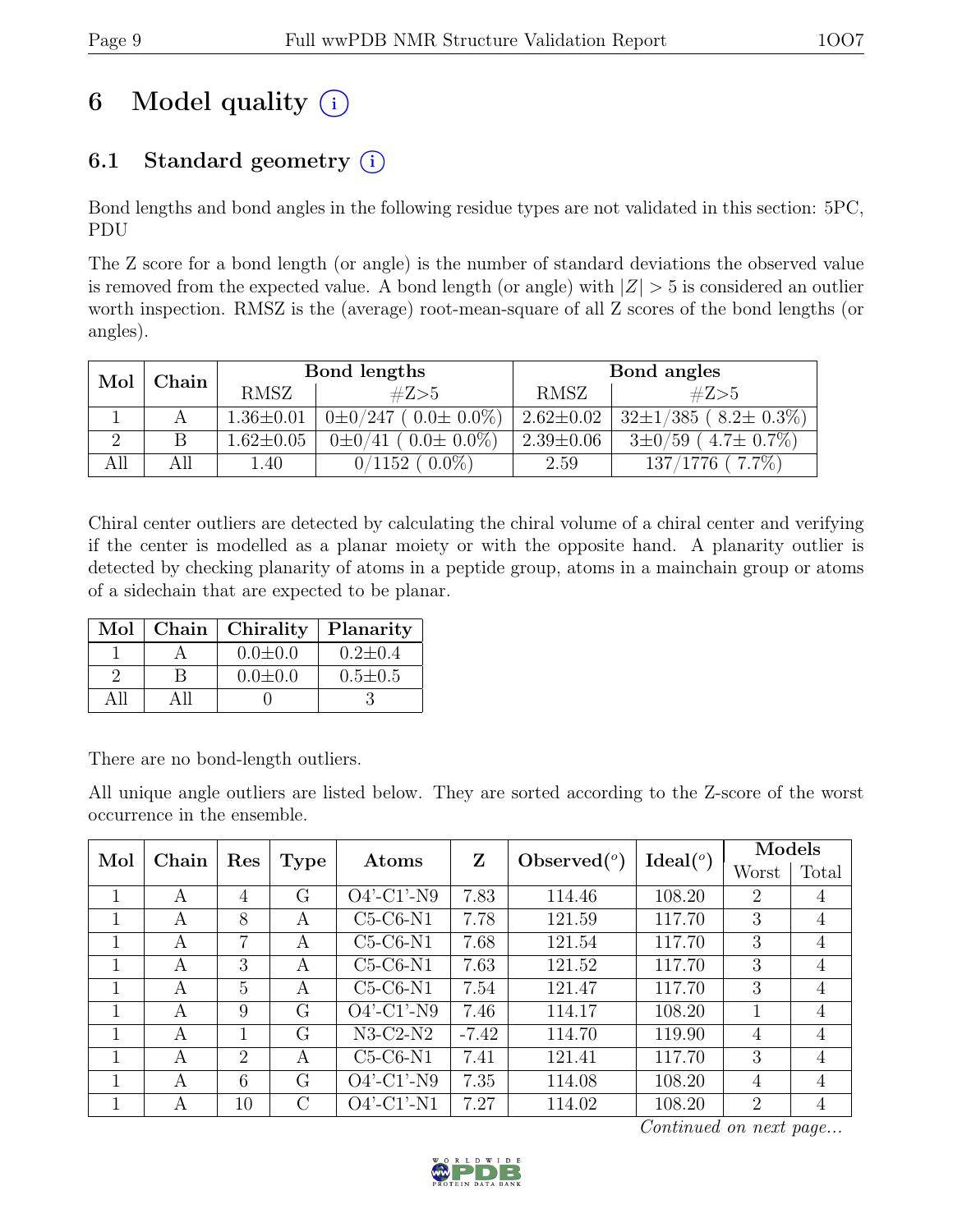|                | noonowew jiene piecece we page |                |                          |                                           |              |                |             | Models         |                |
|----------------|--------------------------------|----------------|--------------------------|-------------------------------------------|--------------|----------------|-------------|----------------|----------------|
| Mol            | Chain                          | Res            | <b>Type</b>              | Atoms                                     | $\mathbf{Z}$ | Observed $(°)$ | Ideal $(°)$ | Worst          | Total          |
| $\mathbf{1}$   | $\mathbf{A}$                   | $\overline{6}$ | $\overline{G}$           | $N3-C2-N2$                                | $-7.17$      | 114.88         | 119.90      | $\overline{2}$ | $\overline{4}$ |
| $\overline{2}$ | $\boldsymbol{B}$               | $\mathbf{1}$   | $\overline{\mathrm{DG}}$ | $N3-C2-N2$                                | $-7.14$      | 114.90         | 119.90      | $\overline{2}$ | $\overline{4}$ |
| $\mathbf{1}$   | $\boldsymbol{A}$               | $\overline{7}$ | $\boldsymbol{A}$         | $N1-C6-N6$                                | $-6.83$      | 114.50         | 118.60      | $\overline{2}$ | $\overline{4}$ |
| $\overline{1}$ | $\boldsymbol{A}$               | $\overline{4}$ | $\overline{G}$           | $N3-C2-N2$                                | $-6.76$      | 115.16         | 119.90      | $\overline{4}$ | $\overline{4}$ |
| $\mathbf{1}$   | $\mathbf{A}$                   | $\overline{5}$ | $\mathbf{A}$             | $N1-C6-N6$                                | $-6.54$      | 114.68         | 118.60      | $\overline{2}$ | $\overline{4}$ |
| $\mathbf{1}$   | $\boldsymbol{A}$               | $\overline{8}$ | $\mathbf{A}$             | $\overline{\text{N1-C6-N6}}$              | $-6.53$      | 114.69         | 118.60      | $\overline{2}$ | $\overline{4}$ |
| $\mathbf{1}$   | A                              | 9              | $\overline{G}$           | $N3-C2-N2$                                | $-6.51$      | 115.34         | 119.90      | $\overline{4}$ | $\overline{4}$ |
| $\mathbf{1}$   | $\mathbf{A}$                   | $\overline{6}$ | $\overline{G}$           | $N1-C6--OB$                               | $-6.34$      | 116.10         | 119.90      | $\overline{3}$ | $\overline{4}$ |
| $\overline{1}$ | $\boldsymbol{A}$               | 10             | $\overline{C}$           | $N3-C2-O2$                                | $-6.22$      | 117.55         | 121.90      | $\overline{4}$ | $\overline{4}$ |
| $\mathbf{1}$   | $\mathbf{A}$                   | $\overline{4}$ | $\overline{G}$           | $N1-C6-O6$                                | $-6.20$      | 116.18         | 119.90      | $\overline{1}$ | $\overline{4}$ |
| $\mathbf{1}$   | $\boldsymbol{A}$               | $\overline{9}$ | $\overline{G}$           | $N1-C6-O6$                                | $-6.17$      | 116.20         | 119.90      | $\overline{4}$ | $\overline{4}$ |
| $\mathbf{1}$   | $\mathbf{A}$                   | $\overline{3}$ | $\mathbf A$              | $N1-C6-N6$                                | $-6.08$      | 114.95         | 118.60      | $\overline{3}$ | $\overline{4}$ |
| $\mathbf{1}$   | $\boldsymbol{A}$               | $\overline{2}$ | $\boldsymbol{A}$         | $C4-C5-C6$                                | $-5.95$      | 114.03         | 117.00      | $\overline{3}$ | $\overline{4}$ |
| $\overline{1}$ | $\boldsymbol{A}$               | $\overline{3}$ | $\boldsymbol{A}$         | $C4-C5-C6$                                | $-5.91$      | 114.05         | 117.00      | $\overline{2}$ | $\overline{4}$ |
| $\mathbf{1}$   | $\boldsymbol{A}$               | $\overline{2}$ | $\mathbf{A}$             | $N1-C6-N6$                                | $-5.89$      | 115.06         | 118.60      | $\overline{2}$ | $\overline{4}$ |
| $\mathbf{1}$   | A                              | $\overline{7}$ | A                        | $C4-C5-C6$                                | $-5.79$      | 114.11         | 117.00      | $\overline{2}$ | $\overline{4}$ |
| $\mathbf{1}$   | $\mathbf{A}$                   | $\mathbf{1}$   | $\overline{G}$           | $O4'$ -C1'-N9                             | 5.64         | 112.71         | 108.20      | $\overline{4}$ | $\overline{3}$ |
| $\mathbf{1}$   | $\boldsymbol{A}$               | $\overline{8}$ | $\boldsymbol{A}$         | $C4-C5-C6$                                | $-5.63$      | 114.18         | 117.00      | $\overline{3}$ | $\overline{4}$ |
| $\mathbf{1}$   | $\boldsymbol{A}$               | $\overline{5}$ | $\mathbf{A}$             | $C4-C5-C6$                                | $-5.62$      | 114.19         | 117.00      | $\overline{2}$ | $\overline{4}$ |
| $\mathbf{1}$   | $\boldsymbol{A}$               | $\overline{5}$ | $\mathbf{A}$             | $O4'$ -C1'-N9                             | 5.60         | 112.68         | 108.20      | $\overline{2}$ | 3              |
| $\overline{2}$ | $\overline{B}$                 | $\overline{1}$ | $\overline{\mathrm{DG}}$ | $\overline{O4'-C4'-C3'}$                  | 5.59         | 109.35         | 106.00      | $\overline{3}$ | $\overline{2}$ |
| $\overline{1}$ | $\boldsymbol{A}$               | $\overline{8}$ | $\mathbf{A}$             | $O4'$ -C1'-N9                             | 5.52         | 112.61         | 108.20      | $\overline{3}$ | $\overline{4}$ |
| $\overline{2}$ | $\overline{\mathrm{B}}$        | 10             | $\overline{DC}$          | $N3-C2-O2$                                | $-5.50$      | 118.05         | 121.90      | $\overline{1}$ | $\overline{4}$ |
| $\mathbf{1}$   | A                              | 3              | $\mathbf{A}$             | $O4'$ -C1'-N9                             | 5.38         | 112.51         | 108.20      | $\overline{3}$ | 3              |
| $\overline{2}$ | $\overline{B}$                 | $\overline{1}$ | DG                       | $C6-C5-N7$                                | 5.29         | 133.57         | 130.40      | $\overline{2}$ | $\overline{1}$ |
| $\overline{1}$ | $\boldsymbol{A}$               | $\overline{1}$ | $\overline{G}$           | $N1-C6-O6$                                | $-5.12$      | 116.83         | 119.90      | $\mathbf{1}$   | $\overline{1}$ |
| $\mathbf{1}$   | A                              | 10             | $\overline{C}$           | $N1-C2-O2$                                | 5.11         | 121.97         | 118.90      | 3              | $\overline{2}$ |
| $\overline{1}$ | $\mathbf{A}$                   | $\overline{7}$ | $\mathbf{A}$             | $\overline{O4'$ - $C1'$ - $\overline{N9}$ | $5.11\,$     | 112.28         | 108.20      | $\overline{3}$ | $\overline{2}$ |

Continued from previous page...

There are no chirality outliers.

All unique planar outliers are listed below. They are sorted by the frequency of occurrence in the ensemble.

|  |    | Mol   Chain   Res   Type   Group | Models (Total) |
|--|----|----------------------------------|----------------|
|  | DG | Sidechain                        |                |
|  |    | Sidechain                        |                |

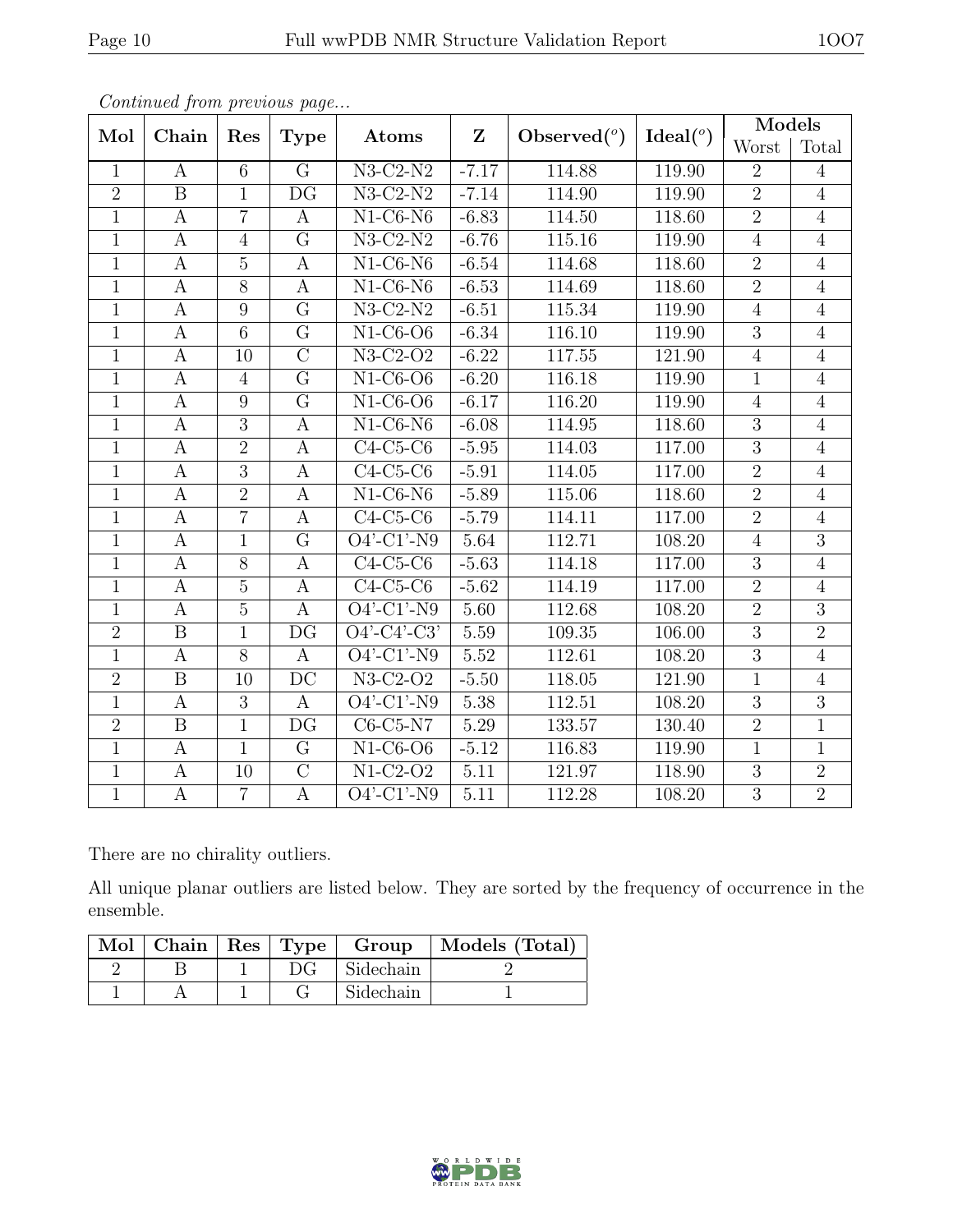### 6.2 Too-close contacts  $(i)$

In the following table, the Non-H and H(model) columns list the number of non-hydrogen atoms and hydrogen atoms in each chain respectively. The H(added) column lists the number of hydrogen atoms added and optimized by MolProbity. The Clashes column lists the number of clashes averaged over the ensemble.

|     |     |        | Mol Chain Non-H H(model) H(added) Clashes |     |  |
|-----|-----|--------|-------------------------------------------|-----|--|
| All | All | - 1732 | -940                                      | 940 |  |

The all-atom clashscore is defined as the number of clashes found per 1000 atoms (including hydrogen atoms). The all-atom clashscore for this structure is -.

There are no clashes.

### 6.3 Torsion angles  $(i)$

#### 6.3.1 Protein backbone (i)

There are no protein molecules in this entry.

#### 6.3.2 Protein sidechains  $(i)$

There are no protein molecules in this entry.

#### 6.3.3 RNA  $(i)$

| Mol | Chain | Analysed       | Backbone Outliers   Pucker Outliers   Suiteness |                       |                 |
|-----|-------|----------------|-------------------------------------------------|-----------------------|-----------------|
|     |       | $9/10(90\%)$   | $0\pm 0$ $(0\pm 0\%)$                           | $0\pm 0$ $(0\pm 0\%)$ | $0.56 \pm 0.03$ |
|     |       | $36/40 (90\%)$ | $0(0\%)$                                        | 0%)                   | 0.56            |

The overall RNA backbone suiteness is 0.56.

There are no RNA backbone outliers to report.

There are no RNA pucker outliers to report.

### 6.4 Non-standard residues in protein, DNA, RNA chains (i)

8 non-standard protein/DNA/RNA residues are modelled in this entry.

In the following table, the Counts columns list the number of bonds for which Mogul statistics could be retrieved, the number of bonds that are observed in the model and the number of bonds that are defined in the chemical component dictionary. The Link column lists molecule types,

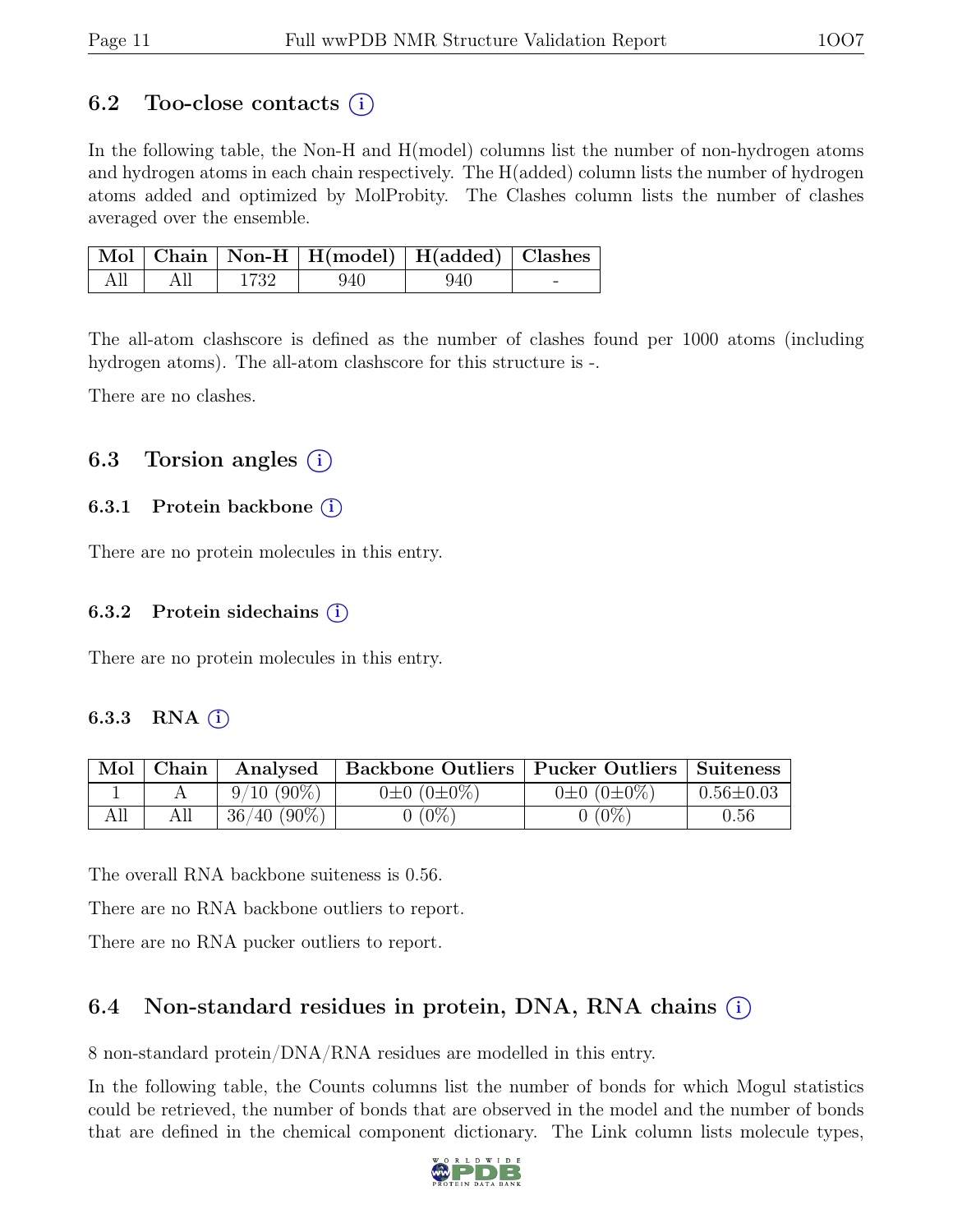if any, to which the group is linked. The Z score for a bond length is the number of standard deviations the observed value is removed from the expected value. A bond length with  $|Z| > 2$  is considered an outlier worth inspection. RMSZ is the average root-mean-square of all Z scores of the bond lengths.

| Mol                         |             | Chain | Res            | Link |          | Bond lengths    |                          |
|-----------------------------|-------------|-------|----------------|------|----------|-----------------|--------------------------|
|                             | <b>Type</b> |       |                |      | Counts   | <b>RMSZ</b>     | #Z>2                     |
| $\mathcal{D}_{\mathcal{L}}$ | <b>PDU</b>  | B     | 8              | 1,2  | 17,23,24 | $1.87 \pm 0.10$ | $4\pm 0$ (23 $\pm 0\%$ ) |
| $\mathcal{D}_{\mathcal{L}}$ | <b>PDU</b>  | B     | $\overline{4}$ | 1,2  | 17,23,24 | $1.83 \pm 0.08$ | $4\pm 0$ (20 $\pm 2\%$ ) |
| $\overline{2}$              | <b>PDU</b>  | В     | 9              | 1,2  | 17,23,24 | $1.88 \pm 0.05$ | $3\pm 0$ (17 $\pm 0\%$ ) |
| $\mathcal{D}_{\mathcal{L}}$ | 5PC         | В     | $\overline{2}$ | 1,2  | 17,23,24 | $2.48 \pm 0.02$ | $5\pm0$ (29 $\pm0\%$ )   |
| $\mathcal{D}_{\mathcal{L}}$ | <b>PDU</b>  | B     | 3              | 1,2  | 17,23,24 | $1.86 \pm 0.03$ | $4\pm 0$ (23 $\pm 0\%$ ) |
| $\overline{2}$              | 5PC         | B     | 5              | 1,2  | 17,23,24 | $2.47 \pm 0.02$ | $5\pm0$ (30 $\pm2\%$ )   |
| $\mathcal{D}_{\mathcal{L}}$ | <b>PDU</b>  | В     | 6              | 1,2  | 17,23,24 | $1.81 \pm 0.02$ | $4\pm 0$ $(23\pm 0\%)$   |
| $\mathcal{D}_{\mathcal{L}}$ | 5PC         | B     | 7              | 1,2  | 17,23,24 | $2.45 \pm 0.03$ | $5\pm0$ (30 $\pm2\%$ )   |

In the following table, the Counts columns list the number of angles for which Mogul statistics could be retrieved, the number of angles that are observed in the model and the number of angles that are defined in the chemical component dictionary. The Link column lists molecule types, if any, to which the group is linked. The Z score for a bond angle is the number of standard deviations the observed value is removed from the expected value. A bond angle with  $|Z| > 2$  is considered an outlier worth inspection. RMSZ is the average root-mean-square of all Z scores of the bond angles.

| Mol                         |             | Chain | Res            | Link | Bond angles |                 |                          |  |  |  |
|-----------------------------|-------------|-------|----------------|------|-------------|-----------------|--------------------------|--|--|--|
|                             | <b>Type</b> |       |                |      | Counts      | <b>RMSZ</b>     | #Z>2                     |  |  |  |
| $\mathcal{D}_{\mathcal{L}}$ | <b>PDU</b>  | B     | 8              | 1,2  | 18,32,35    | $4.35 \pm 0.04$ | $5\pm1(27\pm5\%)$        |  |  |  |
| $\overline{2}$              | <b>PDU</b>  | B     | $\overline{4}$ | 1,2  | 18,32,35    | $4.28 \pm 0.05$ | $4\pm 0$ $(22\pm 0\%)$   |  |  |  |
| $\overline{2}$              | <b>PDU</b>  | B     | 9              | 1,2  | 18,32,35    | $4.32 \pm 0.04$ | $4\pm 0$ (25 $\pm 2\%$ ) |  |  |  |
| $\mathcal{D}_{\mathcal{L}}$ | 5PC         | B     | $\overline{2}$ | 1,2  | 18,32,35    | $1.43 \pm 0.02$ | $2\pm 0$ (12 $\pm 2\%$ ) |  |  |  |
| $\overline{2}$              | <b>PDU</b>  | B     | 3              | 1,2  | 18,32,35    | $4.43 \pm 0.03$ | $5\pm0$ (29 $\pm2\%$ )   |  |  |  |
| $\overline{2}$              | 5PC         | B     | 5              | 1,2  | 18,32,35    | $1.51 \pm 0.08$ | $2\pm1(12\pm4\%)$        |  |  |  |
| $\overline{2}$              | <b>PDU</b>  | B     | 6              | 1,2  | 18,32,35    | $4.27 \pm 0.03$ | $5\pm1(26\pm4\%)$        |  |  |  |
| $\mathcal{D}_{\mathcal{L}}$ | 5PC         | B     | 7              | 1,2  | 18,32,35    | $1.62 \pm 0.05$ | $3\pm1(16\pm6\%)$        |  |  |  |

In the following table, the Chirals column lists the number of chiral outliers, the number of chiral centers analysed, the number of these observed in the model and the number defined in the chemical component dictionary. Similar counts are reported in the Torsion and Rings columns. '-' means no outliers of that kind were identified.

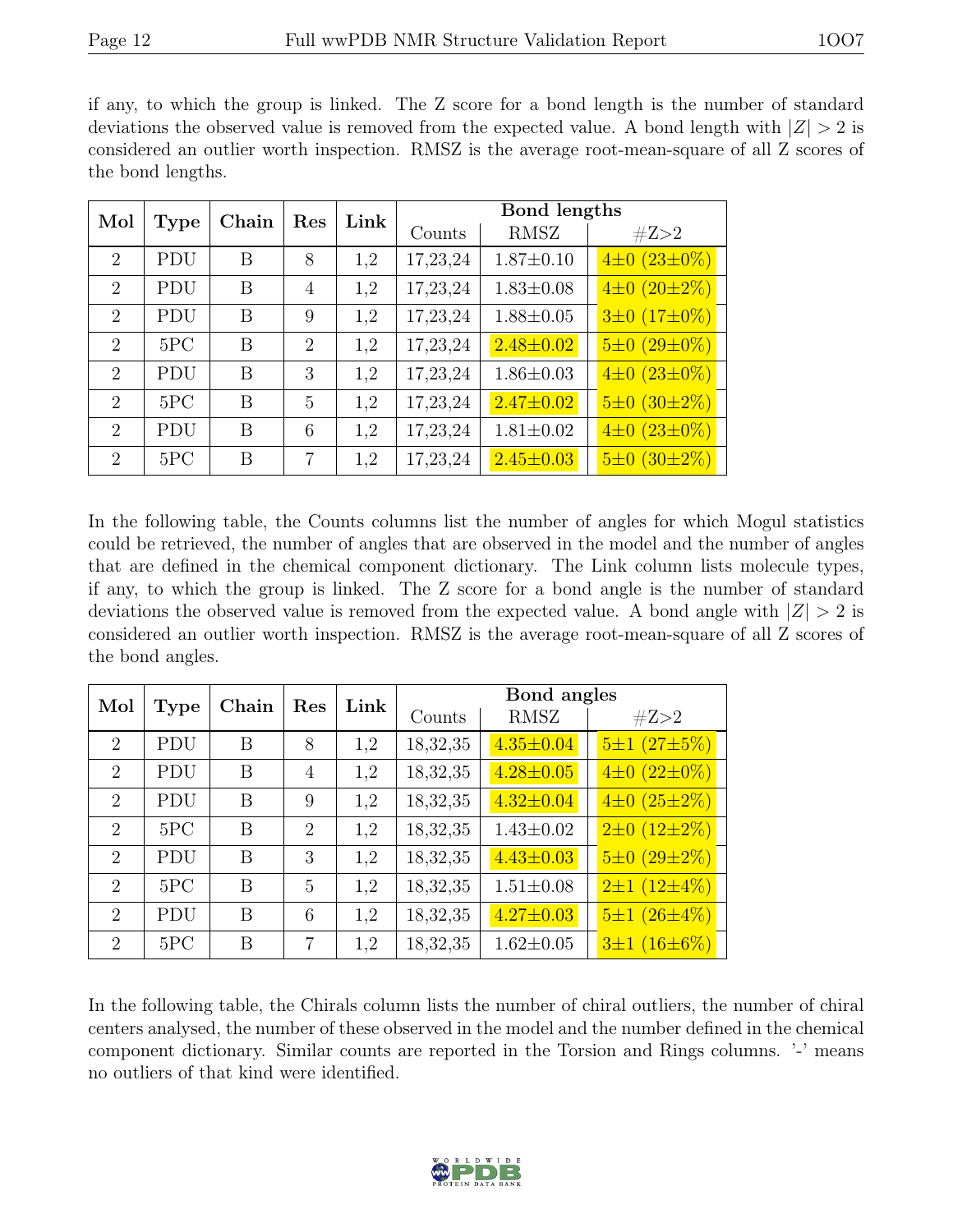| Mol                         | <b>Type</b> | Chain | Res            | Link | Chirals | <b>Torsions</b>    | Rings             |
|-----------------------------|-------------|-------|----------------|------|---------|--------------------|-------------------|
| $\overline{2}$              | <b>PDU</b>  | В     | 4              | 1,2  |         | $0\pm 0.6, 24, 25$ | $0\pm 0.2.2.2$    |
| $\overline{2}$              | PDU         | В     | 9              | 1,2  |         | $0\pm 0.6, 24, 25$ | $0\pm 0.2.2.2$    |
| $\overline{2}$              | PDU         | В     | 3              | 1,2  |         | $0\pm 0.6, 24, 25$ | $0\pm 0, 2, 2, 2$ |
| $\overline{2}$              | <b>PDU</b>  | В     | 8              | 1.2  |         | $0\pm 0.6, 24, 25$ | $0\pm 0.2.2.2$    |
| $\overline{2}$              | 5PC         | В     | $\overline{2}$ | 1,2  |         | $0\pm 0.6, 24, 25$ | $0\pm 0.2.2.2$    |
| $\mathcal{D}_{\mathcal{L}}$ | 5PC         | B     | 7              | 1.2  |         | $0\pm 0.6, 24, 25$ | $0 \pm 0.2.2.2$   |
| $\mathcal{D}_{\mathcal{L}}$ | PDU         | B     | 6              | 1.2  |         | $0\pm 0.6, 24, 25$ | $0\pm 0.2.2.2$    |
| $\mathcal{D}_{\mathcal{L}}$ | 5PC         | В     | 5              | 1.2  |         | $0\pm 0.6, 24, 25$ | $0\pm 0.2.2.2$    |

All unique bond outliers are listed below. They are sorted according to the Z-score of the worst occurrence in the ensemble.

| Mol            | Chain                   | Res            | <b>Type</b>               | Atoms                     | $\mathbf{Z}$ | Observed $(\AA)$  | Ideal( $\AA$ ) | Models         |                |
|----------------|-------------------------|----------------|---------------------------|---------------------------|--------------|-------------------|----------------|----------------|----------------|
|                |                         |                |                           |                           |              |                   |                | Worst          | Total          |
| $\overline{2}$ | $\overline{B}$          | $\overline{2}$ | 5PC                       | $C5-C4$                   | 6.00         | 1.35              | 1.43           | $\overline{4}$ | $\overline{4}$ |
| $\overline{2}$ | $\overline{B}$          | $\overline{5}$ | $5\overline{PC}$          | $C5-C4$                   | 5.92         | $\overline{1.35}$ | 1.43           | $\overline{1}$ | $\overline{4}$ |
| $\overline{2}$ | $\boldsymbol{B}$        | $\overline{7}$ | 5PC                       | $C5-C4$                   | 5.88         | $\overline{1.35}$ | 1.43           | $1\,$          | $\overline{4}$ |
| $\overline{2}$ | $\overline{B}$          | $\overline{8}$ | PDU                       | $C5A-C5B$                 | 5.74         | 1.27              | 1.19           | $\overline{4}$ | $\overline{4}$ |
| $\overline{2}$ | $\mathbf{B}$            | 9              | PDU                       | $C5A-C5B$                 | 5.73         | $1.27\,$          | 1.19           | $\overline{4}$ | $\overline{4}$ |
| $\overline{2}$ | $\overline{\mathrm{B}}$ | $\overline{2}$ | 5PC                       | $\overline{\text{C4-N3}}$ | 5.50         | 1.27              | 1.35           | $\overline{3}$ | $\overline{4}$ |
| $\overline{2}$ | $\overline{B}$          | $\overline{4}$ | PDU                       | $C5A-C5B$                 | 5.47         | 1.27              | 1.19           | $\overline{2}$ | $\overline{4}$ |
| $\overline{2}$ | $\boldsymbol{B}$        | $\overline{5}$ | 5PC                       | $C4-N3$                   | 5.47         | $\overline{1.27}$ | $1.35\,$       | $\mathbf{1}$   | $\overline{4}$ |
| $\overline{2}$ | $\overline{B}$          | $\overline{7}$ | 5PC                       | $C4-N3$                   | 5.37         | 1.27              | 1.35           | $\overline{1}$ | $\overline{4}$ |
| $\overline{2}$ | $\mathbf B$             | $\overline{3}$ | PDU                       | $C5A-C5B$                 | 5.24         | 1.27              | 1.19           | 3              | $\overline{4}$ |
| $\overline{2}$ | $\overline{\mathrm{B}}$ | $\overline{6}$ | PDU                       | $C5A-C5B$                 | $5.16\,$     | $\overline{1.26}$ | 1.19           | $\overline{3}$ | $\overline{4}$ |
| $\overline{2}$ | $\mathbf B$             | $\overline{2}$ | 5PC                       | $C2-N3$                   | 4.12         | 1.30              | 1.38           | $\overline{2}$ | $\overline{4}$ |
| $\overline{2}$ | $\overline{\mathrm{B}}$ | $\overline{5}$ | 5PC                       | $C2-N3$                   | 4.06         | $\overline{1.30}$ | 1.38           | $\overline{4}$ | $\overline{4}$ |
| $\overline{2}$ | $\overline{B}$          | $\overline{7}$ | 5PC                       | $C2-N3$                   | 4.00         | $\overline{1.30}$ | 1.38           | $\overline{2}$ | $\overline{4}$ |
| $\overline{2}$ | $\boldsymbol{B}$        | 3              | PDU                       | $C4-N3$                   | 3.97         | 1.39              | 1.33           | $\overline{4}$ | $\overline{4}$ |
| $\overline{2}$ | $\overline{B}$          | $\overline{8}$ | PDU                       | $C4-N3$                   | $3.95\,$     | 1.39              | 1.33           | $\overline{2}$ | $\overline{4}$ |
| $\overline{2}$ | $\mathbf B$             | $\overline{4}$ | PDU                       | $C4-N3$                   | 3.92         | 1.39              | 1.33           | $\overline{4}$ | $\overline{4}$ |
| $\overline{2}$ | $\overline{\mathrm{B}}$ | $\overline{6}$ | $\overline{\mathrm{PDU}}$ | $C4-N3$                   | $3.91\,$     | 1.39              | 1.33           | $\overline{4}$ | $\overline{4}$ |
| $\overline{2}$ | $\mathbf B$             | 9              | $\overline{\mathrm{PDU}}$ | $C4-N3$                   | 3.91         | 1.39              | 1.33           | $\overline{4}$ | $\overline{4}$ |
| $\overline{2}$ | B                       | $\overline{2}$ | 5PC                       | $C4-N4$                   | 2.82         | 1.27              | 1.34           | $\overline{4}$ | $\overline{4}$ |
| $\overline{2}$ | $\overline{B}$          | $\overline{3}$ | PDU                       | $C4-C5$                   | 2.74         | $\overline{1.50}$ | 1.43           | $\overline{2}$ | $\overline{4}$ |
| $\overline{2}$ | $\mathbf{B}$            | 6              | PDU                       | $C4-C5$                   | 2.72         | $\overline{1.50}$ | 1.43           | $\overline{2}$ | $\overline{4}$ |
| $\overline{2}$ | $\overline{\mathrm{B}}$ | $\overline{4}$ | PDU                       | $C4-C5$                   | 2.71         | $\overline{1.50}$ | 1.43           | $\overline{2}$ | $\overline{4}$ |
| $\overline{2}$ | $\boldsymbol{B}$        | $\mathbf 5$    | $5\overline{PC}$          | $C4-N4$                   | 2.71         | $1.27\,$          | 1.34           | $\overline{4}$ | $\overline{4}$ |
| $\overline{2}$ | $\overline{B}$          | 8              | $\overline{\mathrm{PDU}}$ | $C4-C5$                   | 2.71         | $\overline{1.50}$ | 1.43           | $\overline{2}$ | $\overline{4}$ |
| $\overline{2}$ | B                       | $\overline{2}$ | 5PC                       | $C6-C5$                   | 2.68         | 1.32              | 1.40           | $\overline{2}$ | $\overline{4}$ |
| $\overline{2}$ | B                       | 9              | PDU                       | $C4-C5$                   | 2.65         | 1.50              | 1.43           | $\overline{2}$ | $\overline{4}$ |
| $\overline{2}$ | $\overline{\mathrm{B}}$ | $\overline{7}$ | 5PC                       | $\overline{C4-N4}$        | 2.65         | 1.27              | 1.34           | $\mathbf{1}$   | $\overline{4}$ |
| $\overline{2}$ | $\mathbf{B}$            | $\overline{5}$ | 5PC                       | $C6-C5$                   | $2.50\,$     | 1.33              | 1.40           | $\overline{2}$ | $\overline{4}$ |
| $\overline{2}$ | $\overline{\mathrm{B}}$ | $\overline{7}$ | 5PC                       | $C6-C5$                   | $2.45\,$     | 1.33              | 1.40           | $\overline{2}$ | $\overline{4}$ |



Continued on next page...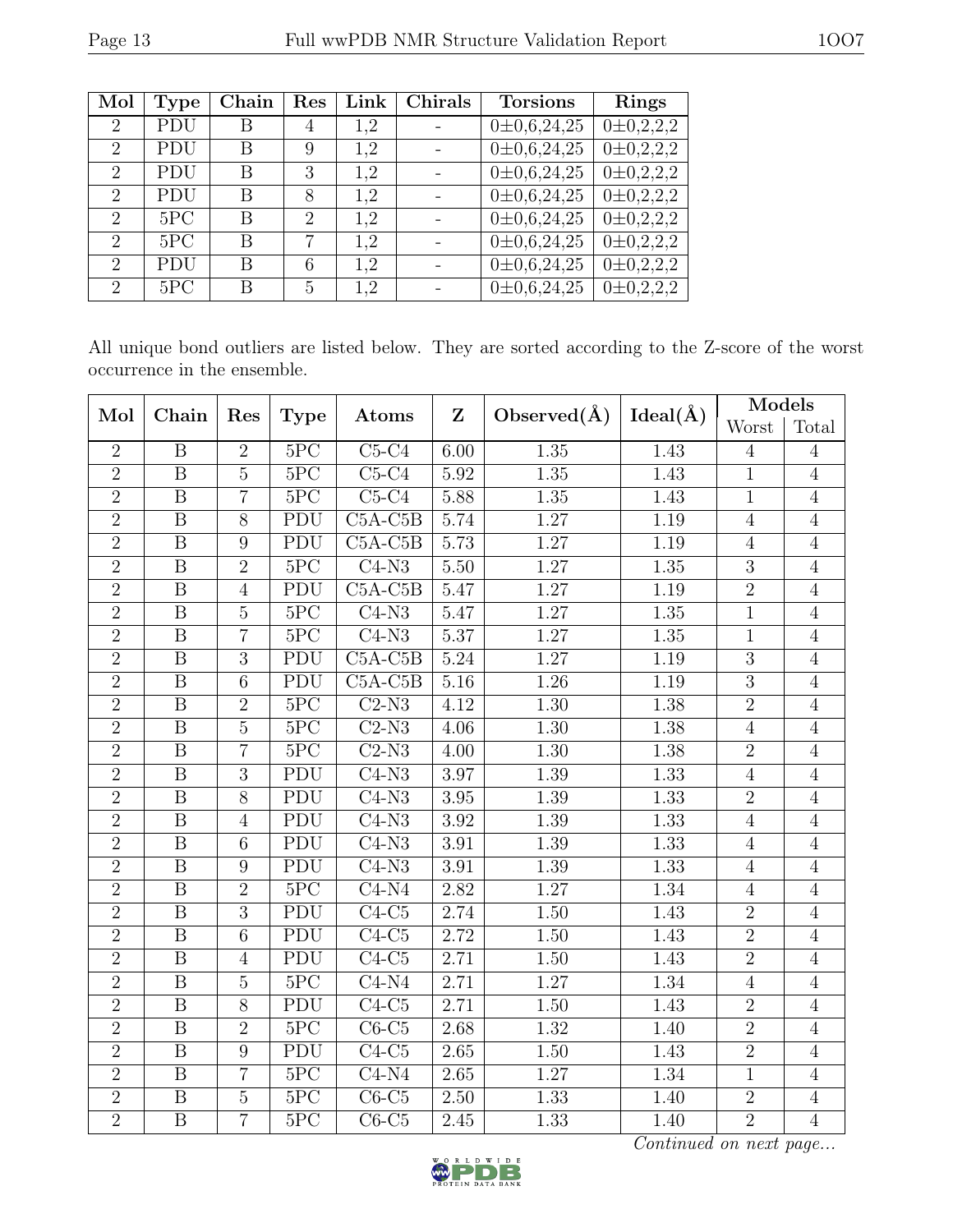| Mol            | Chain |                      | Type | Atoms    | Z    | Observed $(\AA)$ | Ideal(A) | Models |       |
|----------------|-------|----------------------|------|----------|------|------------------|----------|--------|-------|
|                |       | $\operatorname{Res}$ |      |          |      |                  |          | Worst  | Total |
| $\overline{2}$ | В     | ⇁                    | 5PC  | $C7-C8$  | 2.25 | 1.22             | 1.19     |        |       |
| $\overline{2}$ |       | 3                    | PDU  | $C5-C5A$ | 2.23 | 1.47             | 1.43     |        |       |
| $\overline{2}$ | В     | 6                    | PDU  | $C5-C5A$ | 2.12 | 1.47             | 1.43     |        |       |
| $\overline{2}$ |       |                      | PDU  | $C5-C5A$ | 2.11 | 1.47             | 1.43     | റ      |       |
| $\overline{2}$ | В     | 8                    | PDU  | $C5-C5A$ | 2.06 | 1.47             | 1.43     |        |       |
| $\overline{2}$ |       | h.                   | 5PC  | $C7-C8$  | 2.01 | 1.22             | 1.19     |        |       |

Continued from previous page...

All unique angle outliers are listed below. They are sorted according to the Z-score of the worst occurrence in the ensemble.

| Mol            | Chain                   | Res             | <b>Type</b>               | Atoms                                    | $\mathbf{Z}$      | Observed $(°)$ | Ideal $(°)$ | Models         |                |
|----------------|-------------------------|-----------------|---------------------------|------------------------------------------|-------------------|----------------|-------------|----------------|----------------|
|                |                         |                 |                           |                                          |                   |                |             | Worst          | Total          |
| $\overline{2}$ | B                       | 3               | PDU                       | $C5-C4-N3$                               | 13.11             | 115.26         | 124.40      | 1              | 4              |
| $\overline{2}$ | $\overline{B}$          | $\overline{4}$  | PDU                       | $C5-C4-N3$                               | 13.05             | 115.30         | 124.40      | $\mathbf{1}$   | $\overline{4}$ |
| $\overline{2}$ | B                       | 8               | PDU                       | $C5-C4-N3$                               | 13.01             | 115.33         | 124.40      | $\mathbf{1}$   | $\overline{4}$ |
| $\overline{2}$ | B                       | 9               | PDU                       | $C5-C4-N3$                               | 13.00             | 115.34         | 124.40      | $\mathbf{1}$   | $\overline{4}$ |
| $\overline{2}$ | $\overline{B}$          | $6\phantom{.}6$ | $\overline{\mathrm{PDU}}$ | $C5-C4-N3$                               | 12.85             | 115.44         | 124.40      | $\mathbf{1}$   | $\overline{4}$ |
| $\overline{2}$ | $\overline{\mathbf{B}}$ | 3               | PDU                       | $C4-N3-C2$                               | 12.39             | 125.60         | 115.14      | $\overline{2}$ | $\overline{4}$ |
| $\overline{2}$ | B                       | 9               | PDU                       | $C4-N3-C2$                               | 12.30             | 125.53         | 115.14      | $\mathbf{1}$   | $\overline{4}$ |
| $\overline{2}$ | $\overline{\mathrm{B}}$ | $\overline{8}$  | $\overline{\mathrm{PDU}}$ | $C4-N3-C2$                               | 12.22             | 125.46         | 115.14      | $\mathbf{1}$   | $\overline{4}$ |
| $\overline{2}$ | B                       | $\overline{4}$  | PDU                       | $C4-N3-C2$                               | 12.03             | 125.30         | 115.14      | $\overline{2}$ | $\overline{4}$ |
| $\overline{2}$ | B                       | 6               | $\overline{\mathrm{PDU}}$ | $C4-N3-C2$                               | 11.90             | 125.19         | 115.14      | $\overline{2}$ | $\overline{4}$ |
| $\overline{2}$ | $\overline{B}$          | $\overline{7}$  | 5PC                       | $C6-C5-C7$                               | 4.03              | 124.49         | 118.69      | $\overline{4}$ | $\overline{4}$ |
| $\overline{2}$ | $\mathbf B$             | 3               | PDU                       | C5M-C5B-C5A                              | 3.98              | 174.24         | 178.41      | $\overline{2}$ | $\overline{3}$ |
| $\overline{2}$ | $\overline{\mathrm{B}}$ | $\overline{2}$  | 5PC                       | $\overline{\text{C6-C5-C7}}$             | 3.98              | 124.42         | 118.69      | $\mathbf{1}$   | $\overline{4}$ |
| $\overline{2}$ | $\boldsymbol{B}$        | $\overline{5}$  | 5PC                       | $C6-C5-C7$                               | 3.90              | 124.30         | 118.69      | $\mathbf{1}$   | $\overline{4}$ |
| $\overline{2}$ | $\mathbf{B}$            | 8               | PDU                       | $C5-C5A-C5B$                             | 3.90              | 171.15         | 176.94      | $\overline{2}$ | $\overline{2}$ |
| $\overline{2}$ | $\overline{B}$          | $\overline{3}$  | PDU                       | $C5-C5A-C5B$                             | 3.83              | 171.25         | 176.94      | $\overline{3}$ | $\overline{3}$ |
| $\overline{2}$ | B                       | 6               | PDU                       | $C5-C5A-C5B$                             | 3.63              | 171.54         | 176.94      | $\overline{3}$ | $\mathbf{1}$   |
| $\overline{2}$ | B                       | 8               | PDU                       | $C6-C5-C5A$                              | 3.42              | 113.76         | 118.69      | $\mathbf{1}$   | $\overline{4}$ |
| $\overline{2}$ | $\mathbf B$             | $\overline{4}$  | $\overline{\mathrm{PDU}}$ | $C6-C5-C5A$                              | $\overline{3}.40$ | 113.79         | 118.69      | $\overline{3}$ | $\overline{4}$ |
| $\overline{2}$ | B                       | 6               | $\overline{\mathrm{PDU}}$ | $C6-C5-C5A$                              | 3.29              | 113.95         | 118.69      | $\mathbf{1}$   | $\overline{4}$ |
| $\overline{2}$ | $\overline{B}$          | 3               | PDU                       | $C6-C5-C5A$                              | 3.29              | 113.96         | 118.69      | 3              | $\overline{4}$ |
| $\overline{2}$ | $\overline{B}$          | $\overline{5}$  | 5PC                       | $C5-C7-C8$                               | $\overline{3}.19$ | 172.19         | 176.94      | $\mathbf{1}$   | $\overline{2}$ |
| $\overline{2}$ | B                       | $\overline{7}$  | 5PC                       | $C5-C7-C8$                               | 3.11              | 172.32         | 176.94      | $\overline{3}$ | $\overline{3}$ |
| $\overline{2}$ | B                       | 9               | PDU                       | $C6-C5-C5A$                              | 2.91              | 114.50         | 118.69      | 1              | $\overline{4}$ |
| $\overline{2}$ | $\overline{\mathrm{B}}$ | 6               | PDU                       | $C5M-C5B-C5A$                            | 2.77              | 175.51         | 178.41      | $\overline{3}$ | $\overline{2}$ |
| $\overline{2}$ | B                       | 8               | PDU                       | C5M-C5B-C5A                              | 2.70              | 175.58         | 178.41      | $\overline{2}$ | $\overline{2}$ |
| $\overline{2}$ | B                       | 9               | PDU                       | $C2'$ - $C1'$ - $N1$                     | 2.55              | 108.39         | 114.27      | $\overline{4}$ | $\overline{2}$ |
| $\overline{2}$ | $\overline{B}$          | $\overline{3}$  | PDU                       | $C2$ <sup>-</sup> $C1$ <sup>-</sup> $N1$ | 2.51              | 108.47         | 114.27      | $\overline{2}$ | $\overline{2}$ |
| $\overline{2}$ | $\boldsymbol{B}$        | 9               | PDU                       | C5M-C5B-C5A                              | 2.45              | 175.84         | 178.41      | $\overline{2}$ | $\overline{2}$ |
| $\overline{2}$ | $\overline{B}$          | $\overline{4}$  | PDU                       | $C2$ <sup>-</sup> $C1$ <sup>-</sup> $N1$ | 2.40              | 108.74         | 114.27      | $\overline{2}$ | $\overline{2}$ |



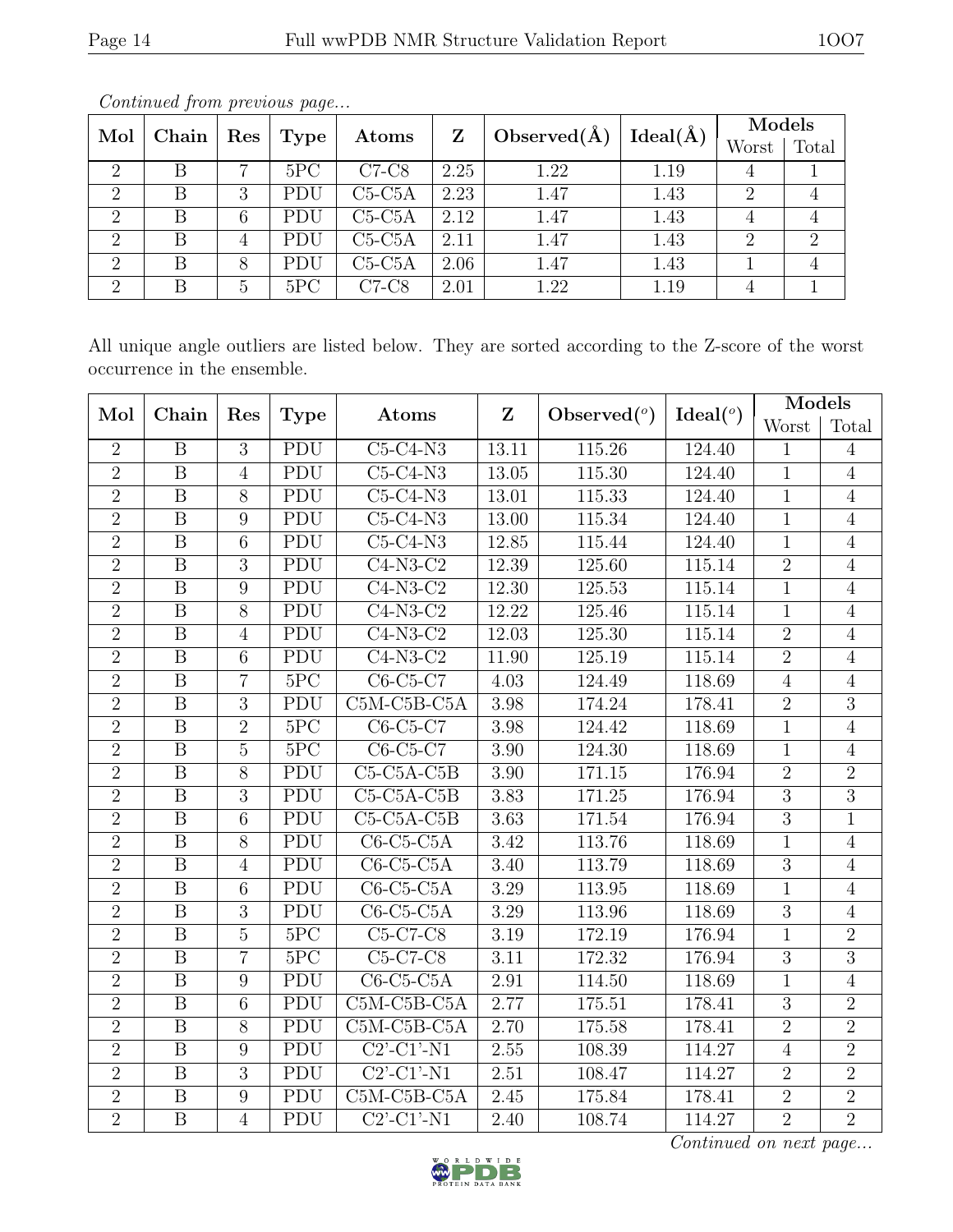| Mol            | Chain          | Res            | <b>Type</b> | Atoms                | Z    | Observed $(°)$ | Ideal <sup>o</sup> | Models         |                |
|----------------|----------------|----------------|-------------|----------------------|------|----------------|--------------------|----------------|----------------|
|                |                |                |             |                      |      |                |                    | Worst          | Total          |
| $\overline{2}$ | B              | 8              | PDU         | $C2'$ - $C1'$ - $N1$ | 2.39 | 108.76         | 114.27             | 4              | 2              |
| $\overline{2}$ | B              | 4              | PDU         | $O5'$ -C5'-C4'       | 2.35 | 116.98         | 108.99             | 3              | 2              |
| $\overline{2}$ | B              | 6              | PDU         | $C2$ '-C1'-N1        | 2.33 | 108.90         | 114.27             | $\overline{2}$ | 2              |
| $\overline{2}$ | B              | 6              | PDU         | $O5'$ -C5'-C4'       | 2.30 | 116.80         | 108.99             | 3              | 2              |
| 2              | B              | $\overline{5}$ | 5PC         | $C2-N3-C4$           | 2.28 | 118.77         | 116.02             | 3              | $\overline{2}$ |
| $\overline{2}$ | B              | 5              | 5PC         | $N4-C4-N3$           | 2.27 | 120.24         | 117.03             | 1              | 1              |
| $\overline{2}$ | B              | 9              | PDU         | $O5'$ -C5'-C4'       | 2.25 | 116.65         | 108.99             | 3              | $\overline{2}$ |
| $\overline{2}$ | B              | 7              | 5PC         | $O5'-C5'-C4'$        | 2.23 | 116.60         | 108.99             | 3              |                |
| $\overline{2}$ | B              | $\overline{2}$ | 5PC         | $C2-N3-C4$           | 2.20 | 118.67         | 116.02             | 3              | 3              |
| 2              | B              | $\overline{7}$ | 5PC         | $N4-C4-N3$           | 2.18 | 120.11         | 117.03             | 3              | 2              |
| $\overline{2}$ | $\overline{B}$ | 2              | 5PC         | $N4-C4-N3$           | 2.11 | 120.02         | 117.03             | $\overline{4}$ | 2              |
| $\overline{2}$ | B              | 3              | PDU         | $O5'$ -C5'-C4'       | 2.09 | 116.12         | 108.99             | 3              | $\mathbf{1}$   |
| $\overline{2}$ | B              | 8              | PDU         | $O5'$ -C5'-C4'       | 2.08 | 116.07         | 108.99             | 1              | $\overline{2}$ |
| $\overline{2}$ | B              |                | 5PC         | $C2-N3-C4$           | 2.02 | 118.46         | 116.02             | 1              | $\overline{2}$ |

Continued from previous page...

There are no chirality outliers.

There are no torsion outliers.

There are no ring outliers.

### 6.5 Carbohydrates (i)

There are no monosaccharides in this entry.

## 6.6 Ligand geometry  $(i)$

There are no ligands in this entry.

### 6.7 Other polymers (i)

There are no such molecules in this entry.

### 6.8 Polymer linkage issues (i)

There are no chain breaks in this entry.